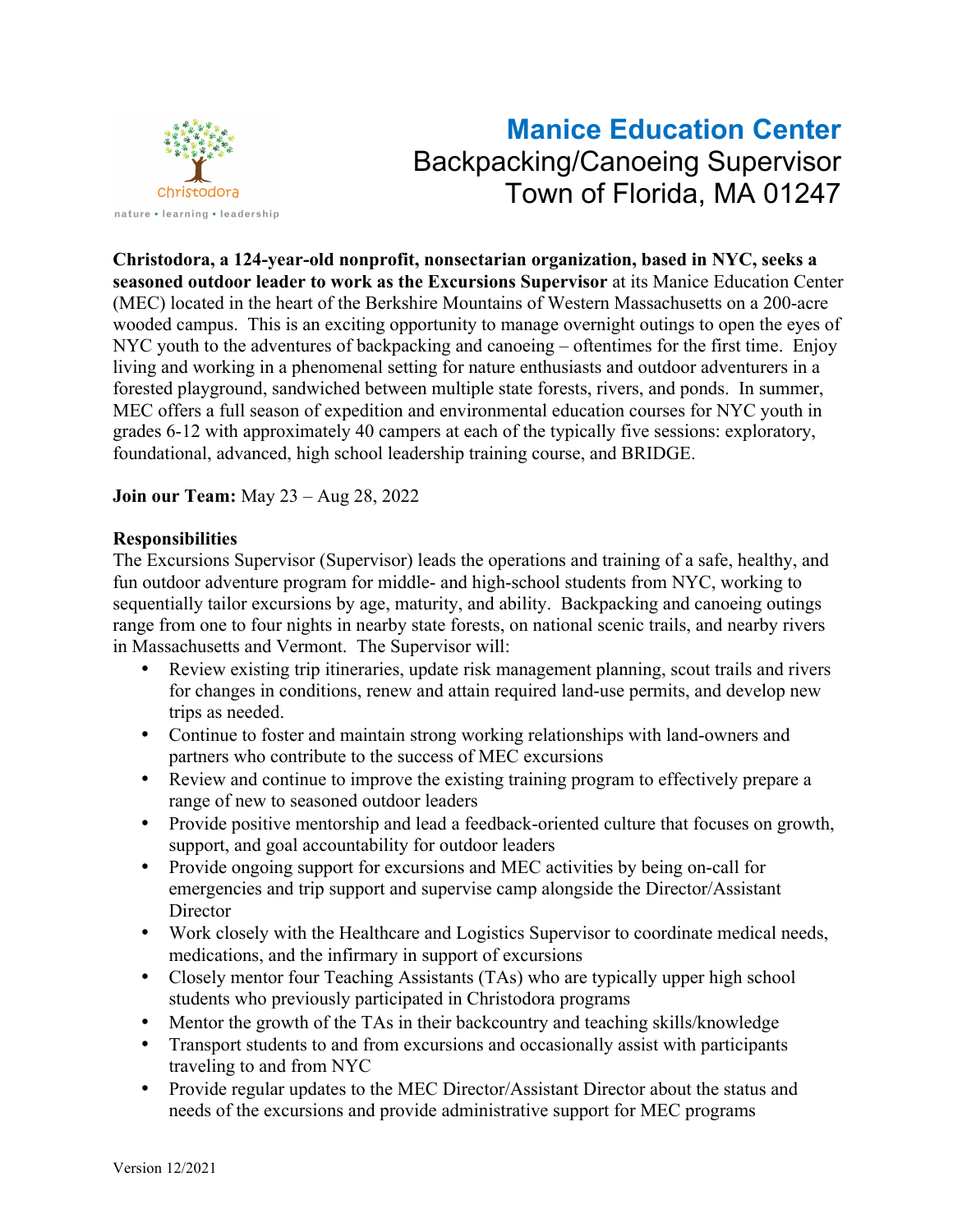### **Acknowledgement**

The staff of the Manice Education Center acknowledges that, as outdoor professionals, we continue to live on and make a living from the unceded ancestral lands of the indigenous people who stewarded this area for generations before the arrival of European settler colonialism. These people and sovereign nations include the Mohican, now known as the Stockbridge-Munsee Band in what is currently called Wisconsin, the Pocumtuc, the Nipmuc, and the Wabanaki, though much of this collective history remains lost or stolen through the effects of European settler colonialism, and we acknowledge there may still be more peoples who stewarded these lands. These nations are not currently represented in the board, directors, or employees of Christodora, Inc., which owns and operates MEC, and MEC continues to benefit from the oppressive history of colonialism and industrial agriculture that has forever altered the ecosystems of the region. We recognize there will be implications for how Christodora must alter its thoughts and decisions in benefitting from educating youth on these ancestral lands, and we welcome dialogue in this work, as this is only a small step toward repairing the generations of injustice done to these people and nations.

#### **Qualifications**

- Adventurous spirit, willingness to learn, passion for the outdoors, and enjoy connecting with youth from NYC
- Experience as an outdoor leader for backpacking and canoeing expeditions in a wilderness context with youth; applicants are encouraged to share links to outdoor leadership, education, development, and/or adventure portfolios
- Wilderness First Responder, CPR, Waterfront Lifeguard Certification or ability to obtain before summer or during training
- BA/BS in outdoor leadership, adventure recreation, or related discipline; significant professional experience also considered
- Valid Drivers License
- Background clearances, medical physical required, and record of required immunizations per Massachusetts camp law
- Outdoor leadership and/or wilderness navigation certifications preferred

## **Compensation/Benefits**

- \$550-650/week
- Room and board at MEC during employment
- Outdoor equipment discounts

## **To Apply…**

This position remains open until filled. Please send a resume and detailed cover letter in the body of an email to employment@christodora.org with the subject "[Last Name]/MEC Excursions Supervisor" as the subject of the email. Three professional references may be requested following an initial interview. Christodora is committed to making a difference within a culturally diverse, equitable, and inclusive educational environment that expands access to outdoor learning and spaces for all students, and applicants are encouraged to include how they will further this goal in their application materials.

*Christodora is an equal opportunity employer and all qualified applicants will receive*